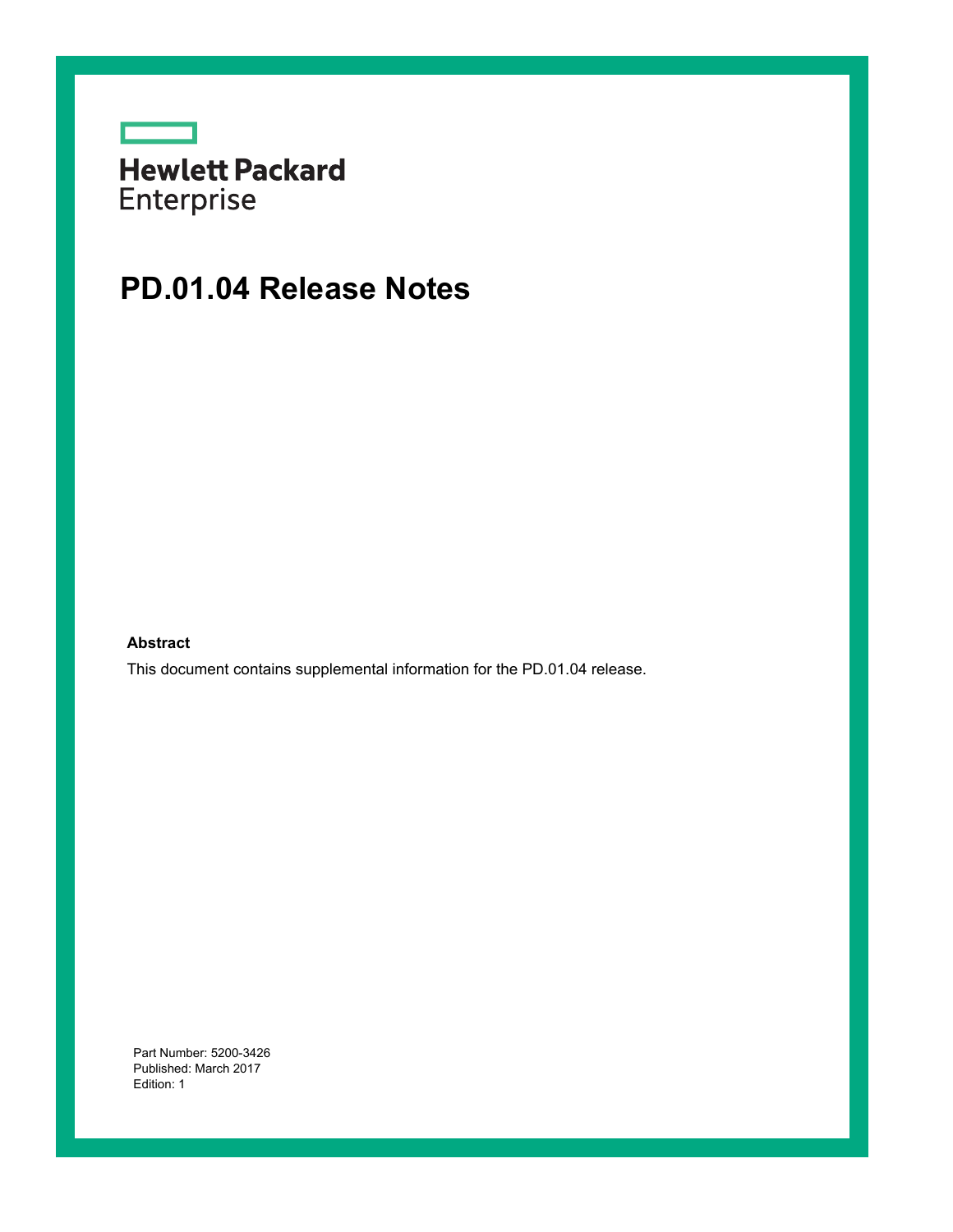### **© 2017, 2017 Hewlett Packard Enterprise Development LP**

## **Notices**

The information contained herein is subject to change without notice. The only warranties for Hewlett Packard Enterprise products and services are set forth in the express warranty statements accompanying such products and services. Nothing herein should be construed as constituting an additional warranty. Hewlett Packard Enterprise shall not be liable for technical or editorial errors or omissions contained herein.

Confidential computer software. Valid license from Hewlett Packard Enterprise required for possession, use, or copying. Consistent with FAR 12.211 and 12.212, Commercial Computer Software, Computer Software Documentation, and Technical Data for Commercial Items are licensed to the U.S. Government under vendor's standard commercial license.

Links to third-party websites take you outside the Hewlett Packard Enterprise website. Hewlett Packard Enterprise has no control over and is not responsible for information outside the Hewlett Packard Enterprise website.

## **Acknowledgments**

Intel<sup>®</sup>, Itanium<sup>®</sup>, Pentium<sup>®</sup>, Intel Inside<sup>®</sup>, and the Intel Inside logo are trademarks of Intel Corporation in the United States and other countries.

Microsoft® and Windows® are either registered trademarks or trademarks of Microsoft Corporation in the United States and/or other countries.

Adobe<sup>®</sup> and Acrobat<sup>®</sup> are trademarks of Adobe Systems Incorporated.

Java® and Oracle® are registered trademarks of Oracle and/or its affiliates.

UNI $X^{\circledast}$  is a registered trademark of The Open Group.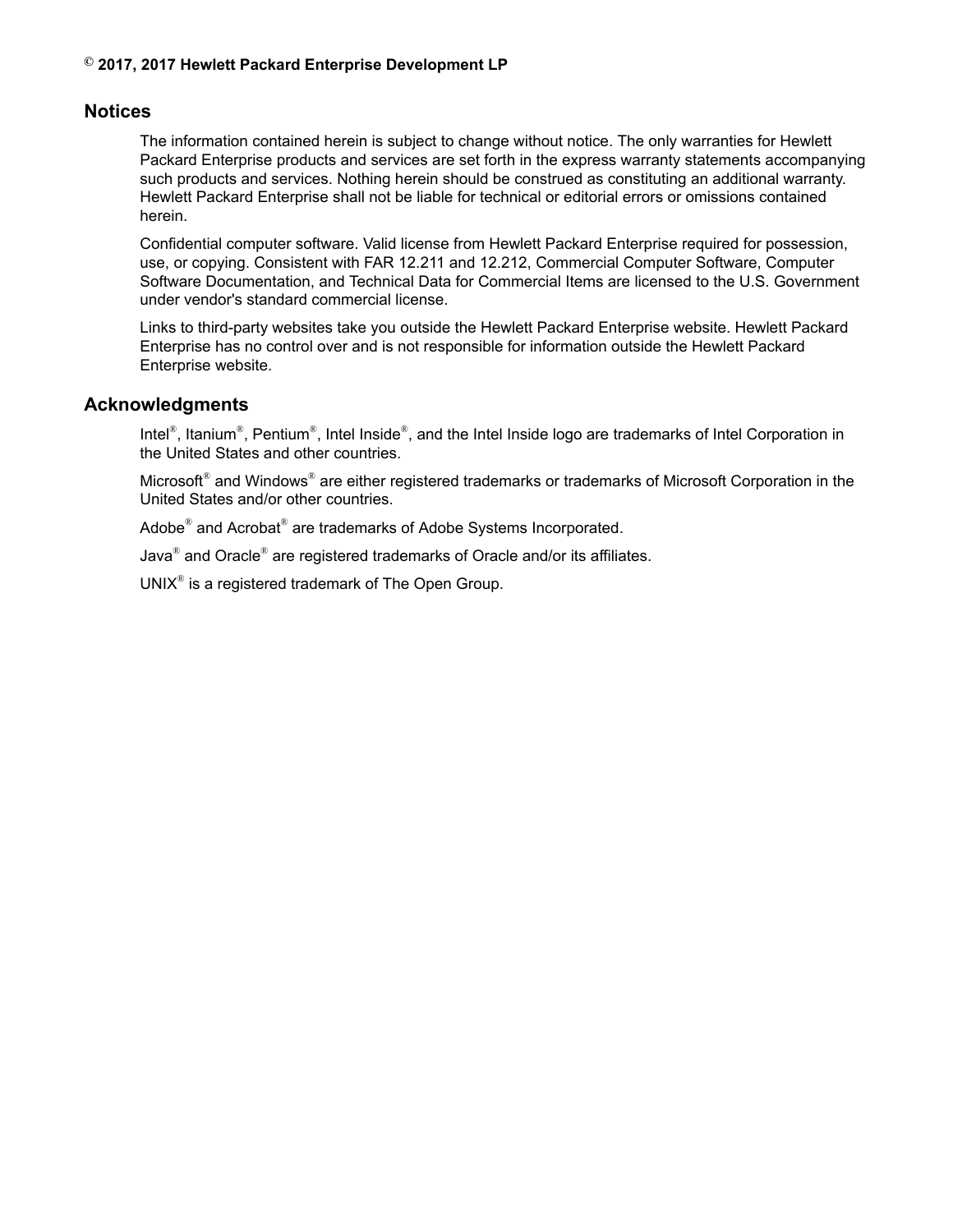## **Contents**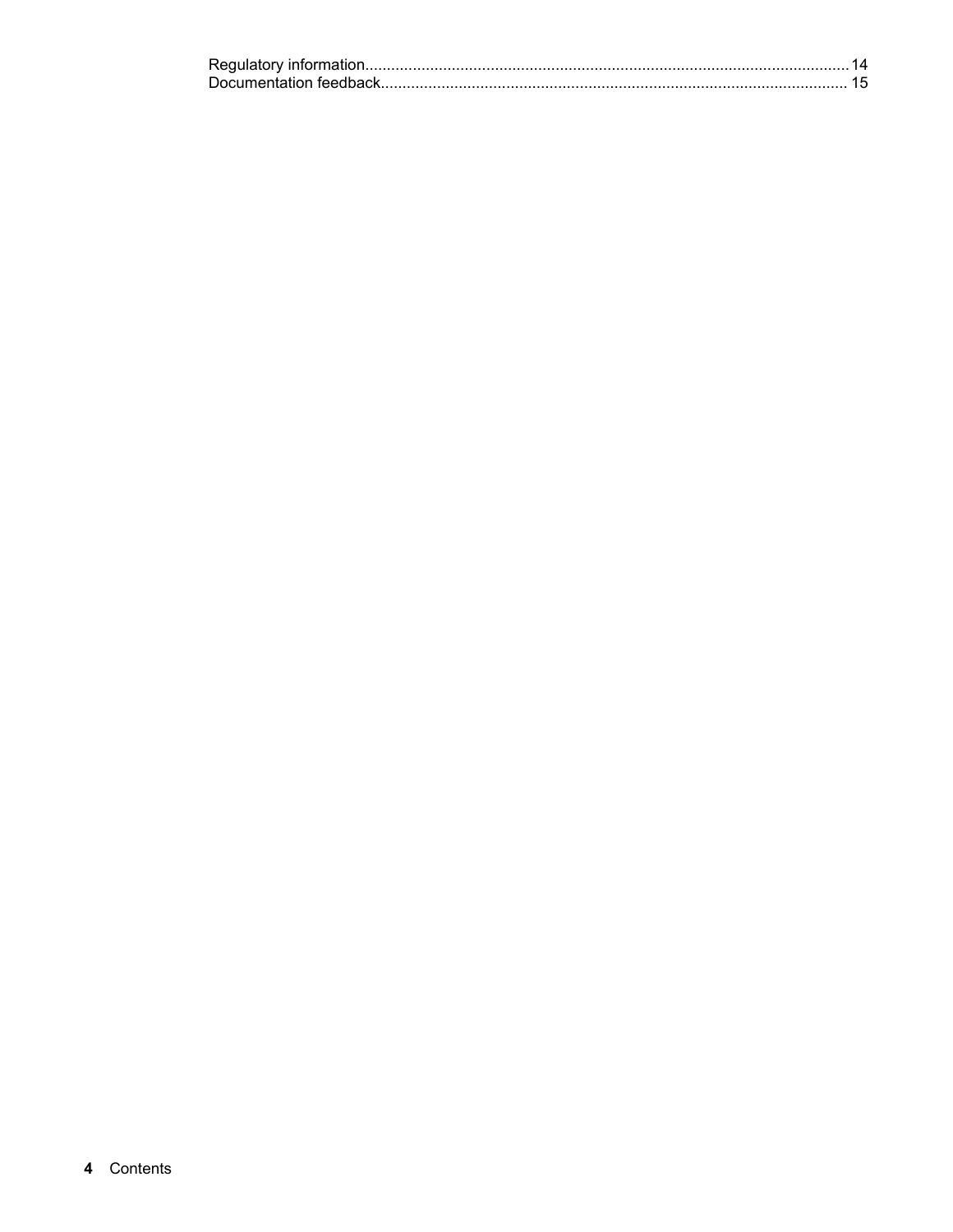# <span id="page-4-0"></span>PD.01.04 Release Notes

## **Description**

This release note covers software versions for the PD.01 branch of the software.

Version PD.01.03 was the initial build of major version PD.01.

Product series supported by this software:

• HPE OfficeConnect 1920S Switch Series

## **Important information**

To avoid damage to your equipment, do not interrupt power to the switch during a software update.

## **Version history**

All released versions are fully supported by Hewlett Packard Enterprise, unless noted in the table.

| <b>Version number</b> | Release date | <b>Based on</b> | <b>Remarks</b>                                                                                  |
|-----------------------|--------------|-----------------|-------------------------------------------------------------------------------------------------|
| PD.01.04              | 2017-01-03   | PD.01.03        | Released, fully supported, and<br>posted on the web.                                            |
| PD.01.03              | 2016-12-08   |                 | Initial release of the PD software.<br>Released, fully supported, but not<br>posted to the web. |

## **Products supported**

This release applies to the following product models:

| <b>Product number</b> | <b>Description</b>                                 |
|-----------------------|----------------------------------------------------|
| JL380A                | HPE OfficeConnect 1920S 8G Switch                  |
| JL381A                | HPE OfficeConnect 1920S 24G 2SFP Switch            |
| JL382A                | HPE OfficeConnect 1920S 48G 4SFP Switch            |
| JL383A                | HPE OfficeConnect 1920S 8G PPoE+ 65W Switch        |
| JL 384A               | HPE OfficeConnect 1920S 24G 2SFP PPoE+ 185W Switch |
| JL385A                | HPE OfficeConnect 1920S 24G 2SFP PoE+ 370W Switch  |
| JL386A                | HPE OfficeConnect 1920S 48G 4SFP PPoE+ 370W Switch |

## **Compatibility/interoperability**

The switch web agent supports the following web browsers: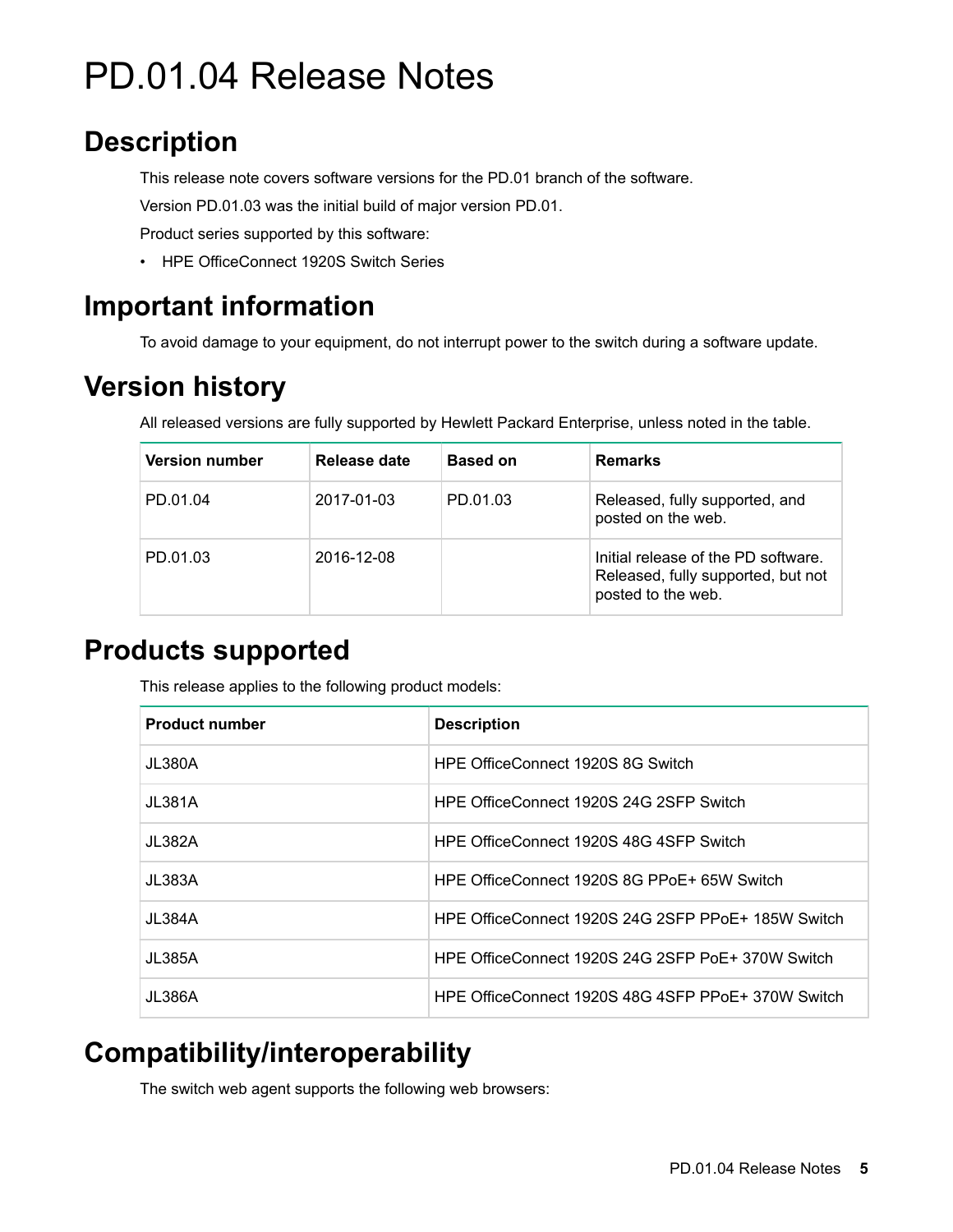<span id="page-5-0"></span>

| <b>Browser</b>      | <b>Supported versions</b>            |
|---------------------|--------------------------------------|
| Internet Explorer   | Edge<br>$\bullet$<br>$\cdot$ 11      |
| Chrome              | 53<br>$\bullet$<br>52<br>$\bullet$   |
| Firefox             | -49<br>$\bullet$<br>-48<br>$\bullet$ |
| Safari (MacOS only) | -10<br>$\bullet$<br>9<br>٠           |

## **Minimum supported software versions**

### **NOTE:**

If your switch or module is not listed in the below table, it runs on all versions of the software.

| <b>Product number</b> | <b>Product name</b>                                  | Minimum software<br>version |
|-----------------------|------------------------------------------------------|-----------------------------|
| JL385A                | HPE OfficeConnect 1920S 24G 2SFP PoE+ 370W<br>Switch | PD.01.04                    |

## **Enhancements**

This section lists enhancements added to this branch of the software.

Software enhancements are listed in reverse-chronological order, with the newest on the top of the list. Unless otherwise noted, each software version listed includes all enhancements added in earlier versions.

## **Version PD.01.04**

## **Support for JL385A**

Support for JL385A, HPE 1920S 24G 2SFP PoE+ 370W Switch, has been added.

## **Fixes**

This section lists released builds that include fixes found in this branch of the software. Software fixes are listed in reverse-chronological order, with the newest on the top of the list. Unless otherwise noted, each software version listed includes all fixes added in earlier versions.

The Symptom statement describes what a user might experience if this is seen on the network. The Scenario statement provides additional environment details and trigger summaries. When available, the Workaround statement provides a workaround to the issue for customers who decide not to update to this version of software.

### **NOTE:**

The number that precedes the fix description is used for tracking purposes.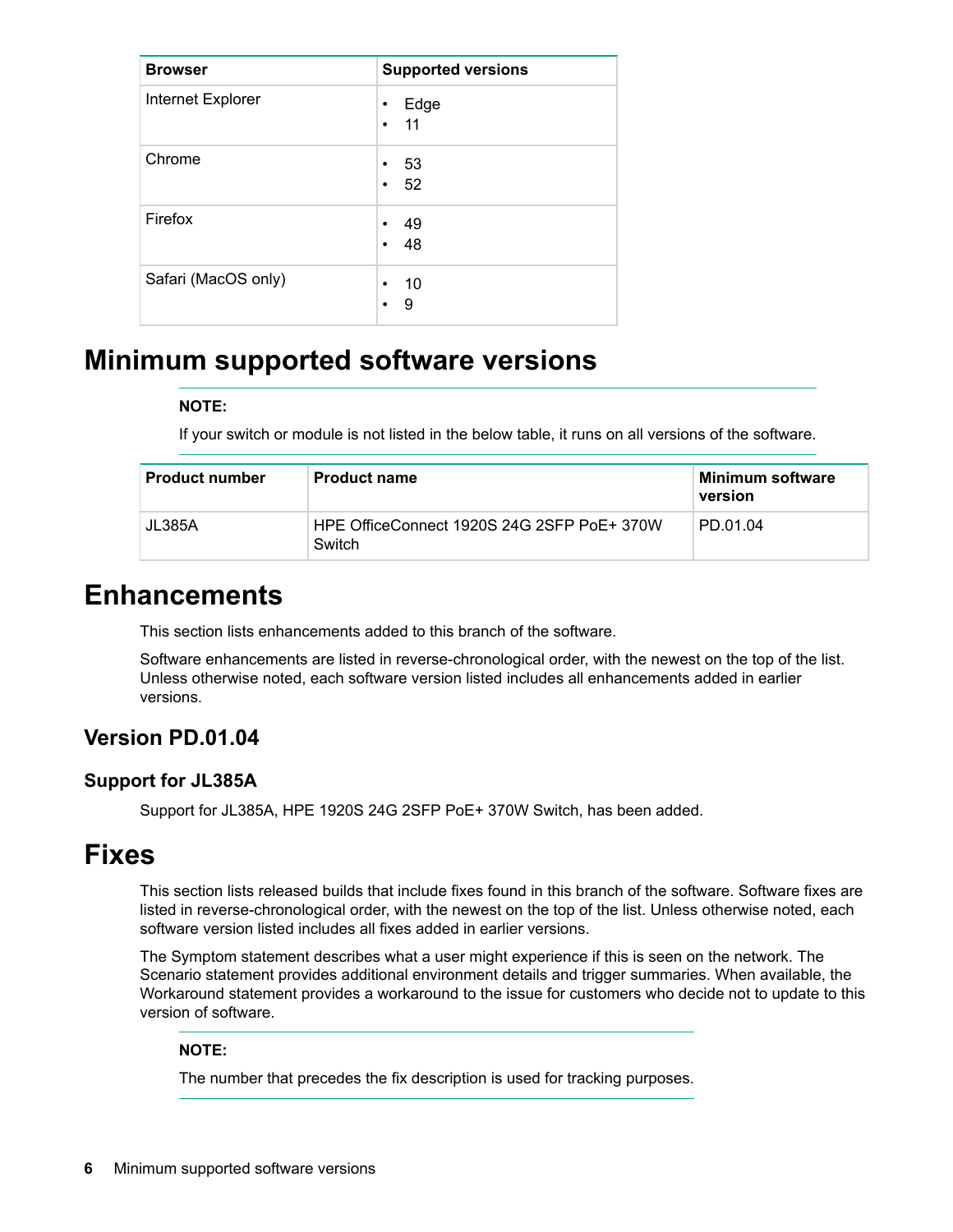## <span id="page-6-0"></span>**Version PD.01.04**

## **ACLs**

## **PD0104-08**

**Symptom/Scenario:** When editing ACL rules, configuration settings are cleared when selecting any of the tool tip icons marked with a **?** symbol.

**Workaround:** ACL rule settings may be restored by manually reentering them.

## **PD0104-10**

**Symptom:** The ICMP code value for an IPv4 Extended ACL is misconfigured to 256 if left blank.

**Scenario:** When configuring an IPv4 Extended ACL, if the ICMP code value is left blank the software will misconfigure the setting to 256.

**Scenario:** Configure the ICMP code setting to the desired value.

## **AutoDoS**

## **PD0104-11**

**Symptom:** The **Advance Security Configuration Help** page does not correctly call out scenarios for packet drop when "Prevent Invalid TCP Flags Attack" is set.

**Scenario:** Help page indicates that the switch drops packets when TCP Flags **SYN** and **FIN** are set. In addition, the switch drops packets wthen the TCP flag SYN is set and the Source Port is less than 1024.

### **HTTPS**

### **PD0104-07**

**Symptom/Scenario:** HTTPS can be enabled when the required self-signed certificate is absent.

**Workaround:** From the HTTPS page, select **Download certificate**.

## **LEDs**

### **PD0104-06**

**Symptom:** Incorrect Fault/Locator LED behavior when pressing reset button.

**Scenario:** When pressing the reset button on the switch, the Fault/Locator LED will repeat the solid orange - turn off - blink 3 times - turn off sequence multiple times instead of just once.

### **Port Configuration PD0104-02**

**Symptom:** The port mirroring Direction field displays  $N/A$  when mirroring traffic from a VLAN.

**Scenario:** When mirroring traffic from a VLAN, the Direction field should display the configured value Rx but incorrectly displays the value  $N/A$ .

### **PD0104-03**

**Symptom/Scenario:** The port mirroring source, with type **VLAN**, can be overwritten by type **Interface** for the same session ID. Port mirroring may have only one source type per session ID: **Interface** or **VLAN**.

**Workaround:** Manually remove port mirroring source type **VLAN** prior to configuring type **Interface**.

### **SNMP**

### **PD0104-17**

**Symptom:** Unable to configure SNMPv3 permit/deny access to specified OID branch views.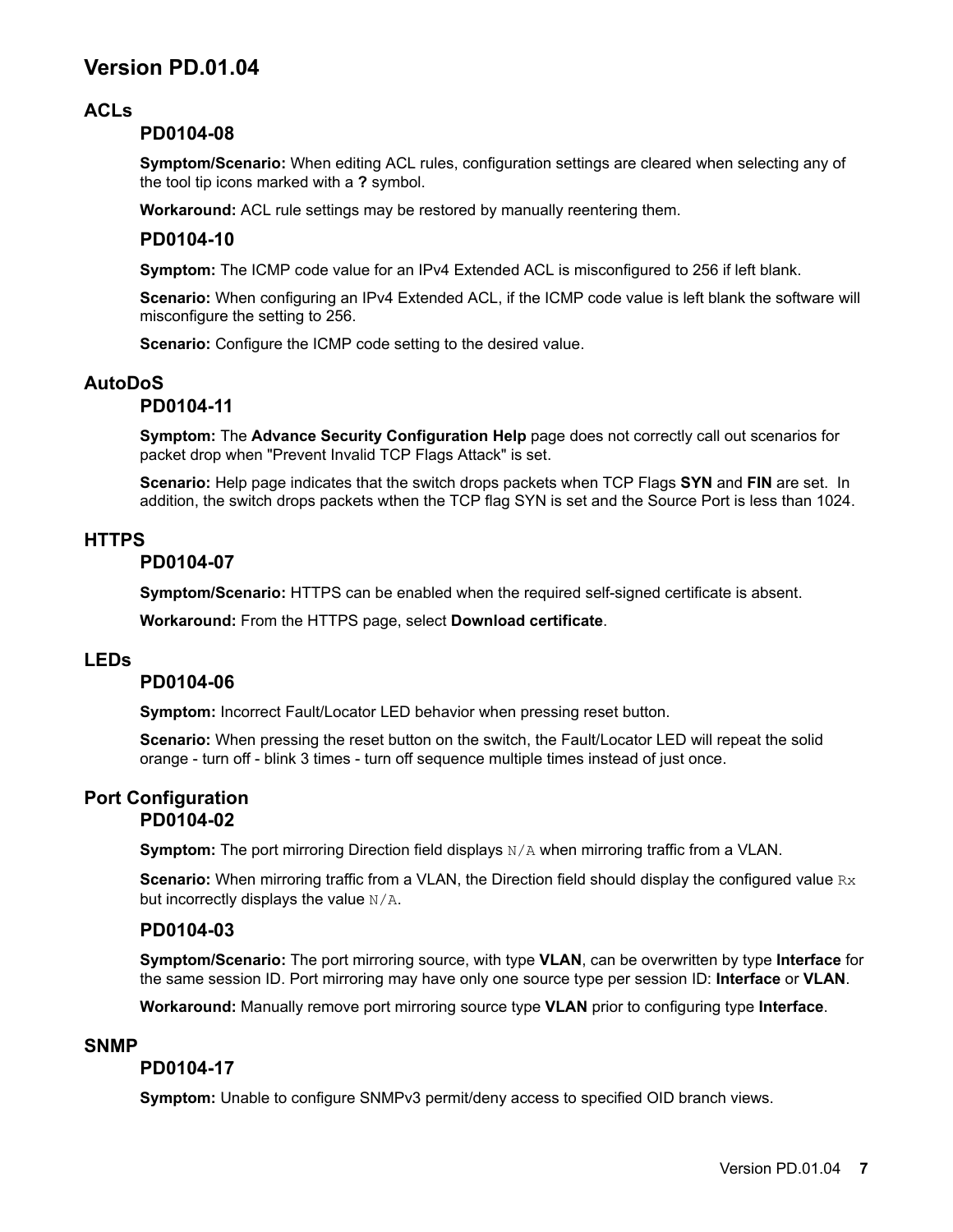<span id="page-7-0"></span>**Scenario:** Configuration settings to customize OID branch views and access privileges are missing from the web interface, preventing configuration of SNMPv3 permit/deny access to specified OID branch views.

## **Spanning Tree PD0104-01**

**Symptom:** Spanning-tree configuration status is not updated on the port status table.

**Scenario:** The port configuration status page does not update properly when spanning-tree admin mode is enabled or disabled.

**Workaround:** Navigate to the Spanning-tree page to view the correct spanning tree status.

## **PD0104-15**

**Symptom/Scenario:** The port path cost is incorrectly displayed in the web interface as 0.

## **Traceroute**

## **PD0104-09**

**Symptom:** Unable to configure a VLAN ID as a source for Traceroute.

**Scenario: VLAN interface** is missing from the Traceroute **Source Interface** dropdown, preventing configuration of a VLAN ID as a source for Traceroute.

## **PD0104-14**

**Symptom:** The web interface displays invalid settings for the Traceroute IPv6 source IP address / Interface field.

**Scenario:** On the Traceroute IPv6 web page, when Source is set to **IP Address** or **Interface**, traceroute fails since IPv6 routing is unsupported.

**Workaround:** Select "None" for Source and Traceroute IPv6 will work

## **Issues and workarounds**

The following are known open issues with this branch of the software.

The Symptom statement describes what a user might experience if this is seen on the network. The Scenario statement provides additional environment details and trigger summaries. When available, the Workaround statement provides a workaround to the issue.

## **Password Manager**

## **PD0104-I02**

**Symptom:** An incorrect error description is displayed when attempts are made to reuse a password that exceeds the password history value.

**Scenario:** When attempting to reuse a password that exceeds the password history value the error message user does not exist is displayed.

**Workaround:** Click **OK** and configure a new password or increase the password history value.

## **PD0104-I05**

**Symptom/Scenario:** Password expiration time isn't synchronized with the system clock.

## **Port Configuration**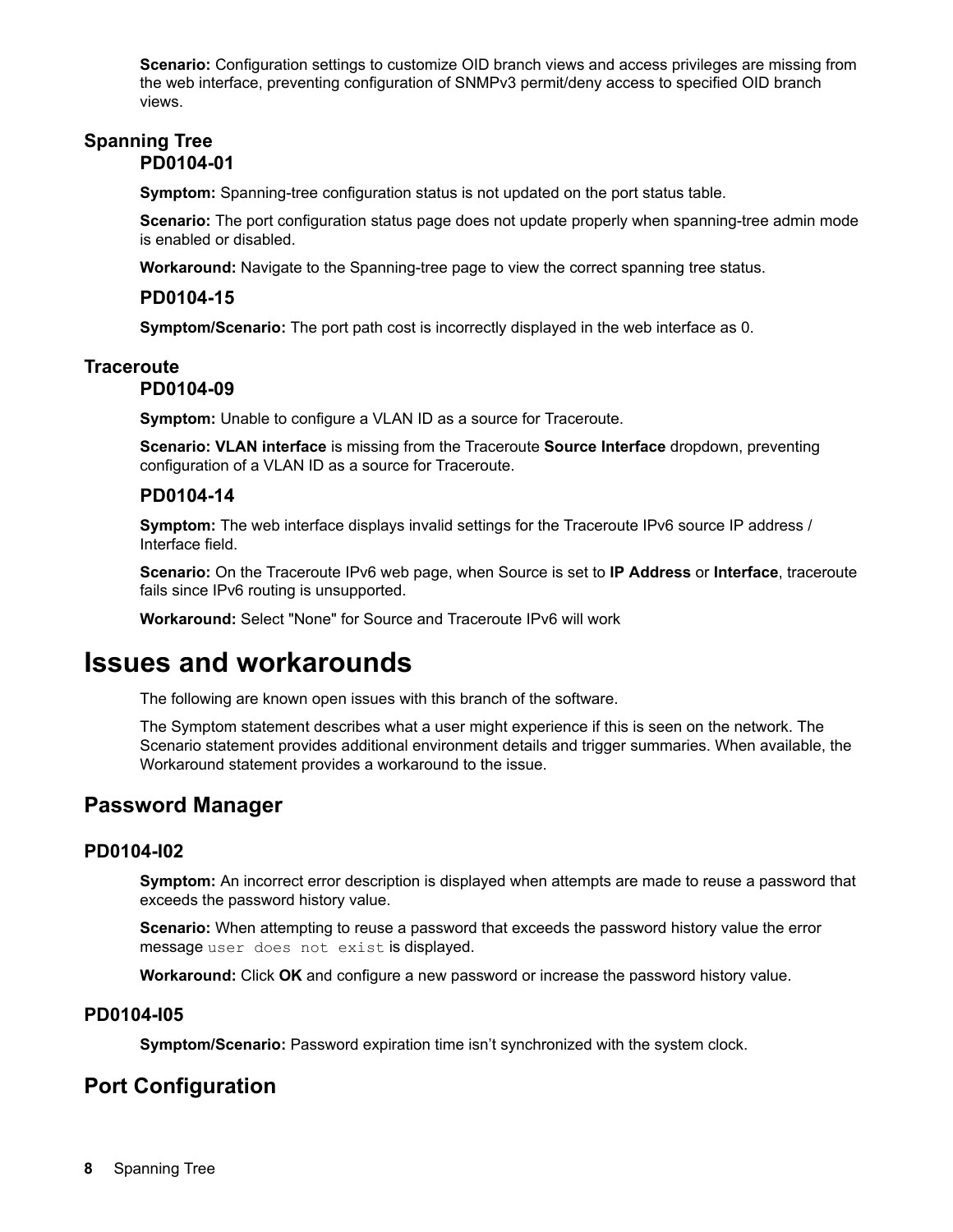## <span id="page-8-0"></span>**PD0104-I03**

**Symptom/Scenario:** Switch will generate an invalid warning message when attempting to configure a port that isn't part of the management VLAN.

**Workaround:** Click **OK** and continue with port configuration.

## **Spanning Tree**

## **PD0104-I04**

**Symptom/Scenario:** Topology change notification values in the Support file don't match the MSTP web page.

**Workaround:** Utilize the MSTP web page to view the topology change notification value.

## **Storm control**

## **PD0104-I01**

**Symptom:** Auto-recovery timer is reverting to the default setting following a reboot.

**Scenario:** If the switch is rebooted when a port is in a disabled state for exceeding the storm control threshold, the auto-recovery timer is reset to the default value of 300 seconds instead of adhering to the user defined setting.

**Workaround:** Reconfigure the auto-recovery timer following a reboot.

## **Web UI**

## **PD0104-I06**

**Symptom/Scenario:** Description fields that use special characters are not retained.

**Symptom/Scenario:** When the following special characters are used in Dual Image configuration, Spanning Tree Switch configuration, SNMP Community configuration, SNMP Trap Receivers v1 or v2, Protected ports, or VLAN names the settings are not retained:  $1,$  ", #, \$, %, &, ', (, ),  $*$ , or +

## **Upgrade information**

#### **Use Update Manager to update/downgrade switch software**

- **1.** Navigate to the **Maintenance > Backup and Update Manager** page.
- **2.** Select either **HTTP**, **SFTP**, or **TFTP** from the **Update Transfer a file to the switch** column.
- **3.** The modal window appears.
- **4.** Select **Backup Code** from the menu.

#### **NOTE:**

The selection is named "Backup Code" because the firmware update occurs on the backup image – not the active/primary image. This prevents the active image from being corrupted during the firmware update, for example, a power failure occurring during the update process.

- **5.** When using the Update Manager for the firmware update, the **Digital Signature Verification** option should be selected.
- **6.** Provide the firmware image name, IP address and path appropriate for the file transfer method either **HTTP**, **SFTP**, or **TFTP**.
- **7.** Select **Begin Transfer**.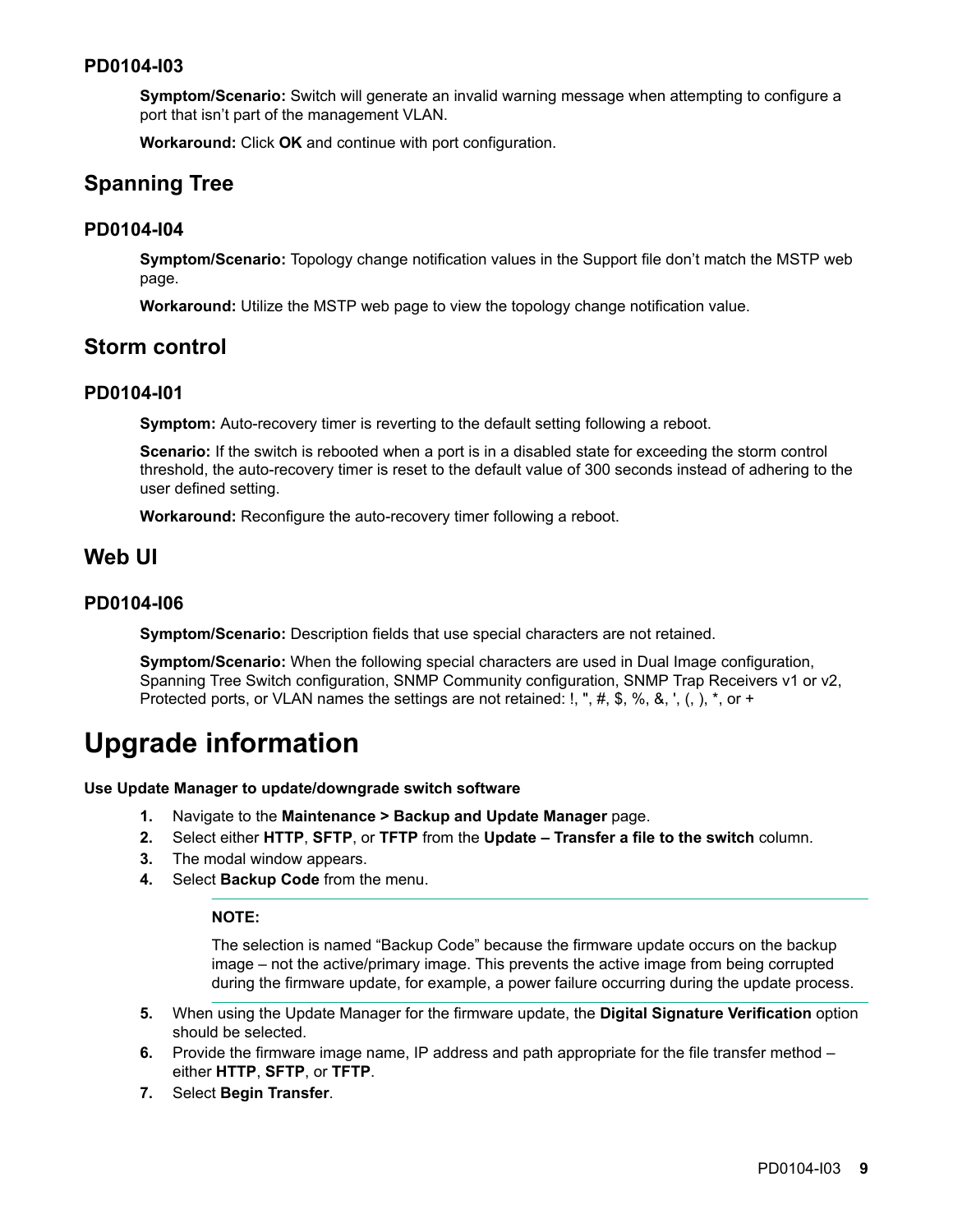Firmware update runs to completion.

- **8.** Once the firmware update is done, you are presented with an option to reboot the switch and activate the backup image.
- **9.** If you select **OK**, the software reboots the switch and activates the newly installed image. The previous active/primary image becomes the backup image.
- **10.** If you select **Cancel**, the software closes the window without activating the newly installed image.
- **11.** To activate the newly installed image later:
	- **a.** Navigate to **Maintenance > Dual Image Configuration**.
	- **b.** Select **Next Active > Backup**. Then, click **Apply**.
- **12.** See the *HPE OfficeConnect 1920S Switches Management and Configuration Guide* for additional information.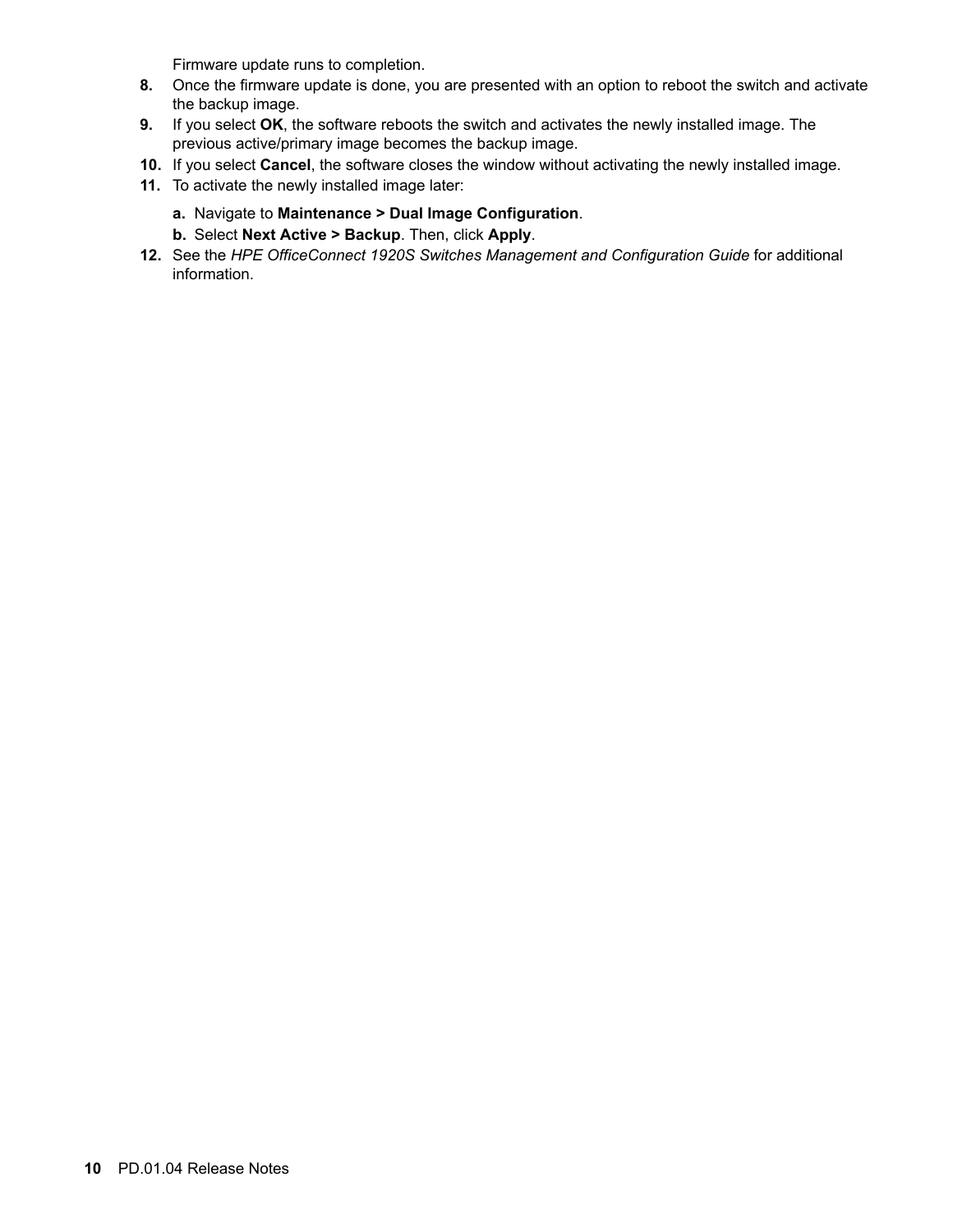# <span id="page-10-0"></span>Hewlett Packard Enterprise security policy

A Security Bulletin is the first published notification of security vulnerabilities and is the only communication vehicle for security vulnerabilities.

- Fixes for security vulnerabilities are not documented in manuals, release notes, or other forms of product documentation.
- A Security Bulletin is released when all vulnerable products still in support life have publicly available images that contain the fix for the security vulnerability.

## **Finding Security Bulletins**

## **Procedure**

- **1.** Go to the HPE Support Center Hewlett Packard Enterprise at **[www.hpe.com/support/hpesc](http://www.hpe.com/support/hpesc)**.
- **2.** Enter your product name or number and click **Go**.
- **3.** Select your product from the list of results.
- **4.** Click the **Top issues & solutions** tab.
- **5.** Click the **Advisories, bulletins & notices** link.

## **Security Bulletin subscription service**

You can sign up at **[www4.hpe.com/signup\\_alerts](http://h41360.www4.hpe.com/signup_alerts.php?jumpid=hpsc_secbulletins)** to initiate a subscription to receive future Hewlett Packard Enterprise Security Bulletin alerts via email.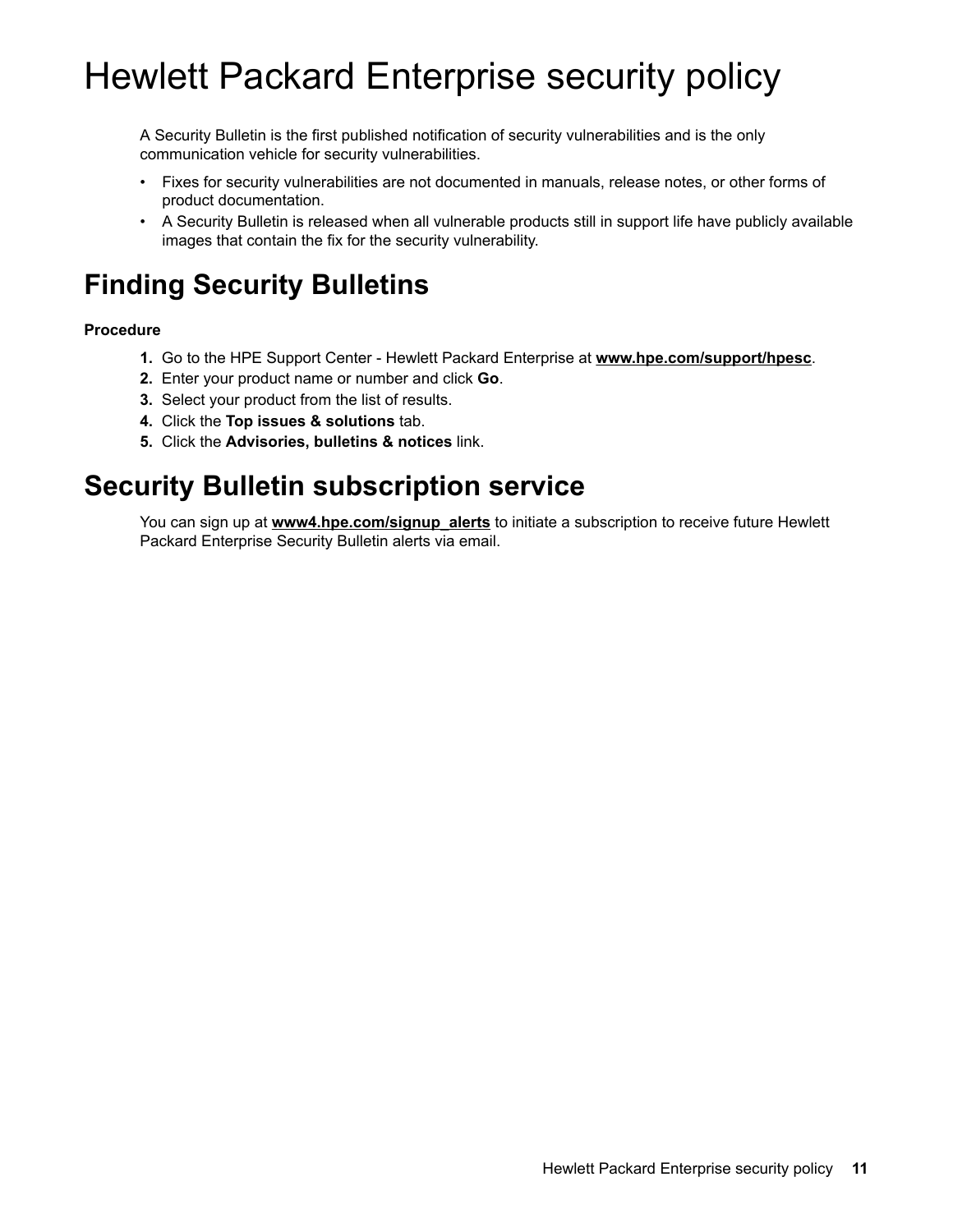# <span id="page-11-0"></span>**Websites**

## **Networking Websites**

**Hewlett Packard Enterprise Networking Information Library Hewlett Packard Enterprise Networking Software [www.hpe.com/networking/software](http://www.hpe.com/networking/software) Hewlett Packard Enterprise Networking website [www.hpe.com/info/networking](http://www.hp.com/info/networking) Hewlett Packard Enterprise My Networking website [www.hpe.com/networking/support](http://www.hpe.com/networking/support) Hewlett Packard Enterprise My Networking Portal [www.hpe.com/networking/mynetworking](http://www.hpe.com/networking/mynetworking) Hewlett Packard Enterprise Networking Warranty [www.hpe.com/networking/warranty](http://www.hpe.com/networking/warranty)**

### **General websites**

**Hewlett Packard Enterprise Information Library [www.hpe.com/info/EIL](http://www.hpe.com/info/EIL)**

For additional websites, see **[Support and other resources](#page-12-0)**.

- **[www.hpe.com/networking/resourcefinder](http://www.hpe.com/networking/resourcefinder)**
-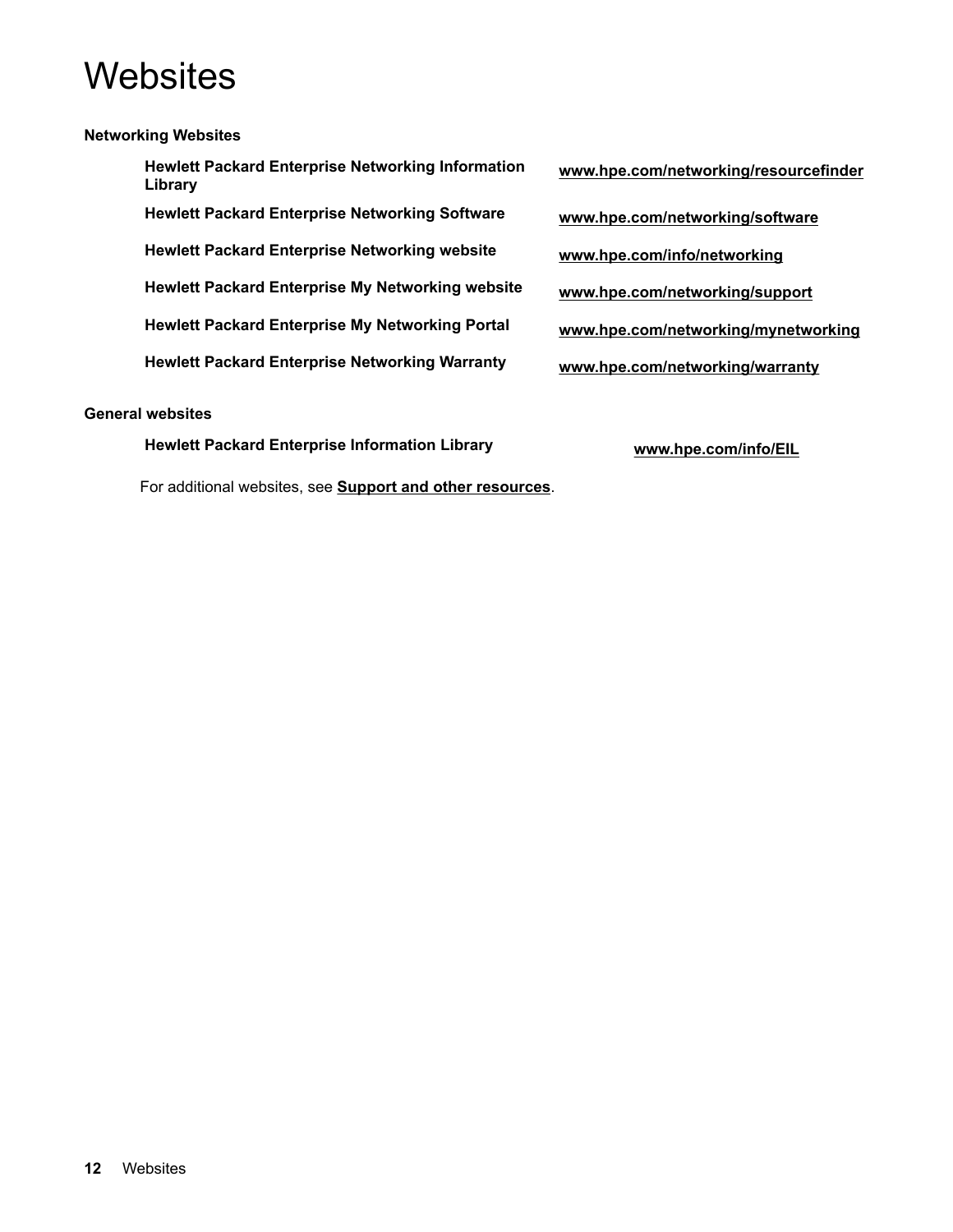# <span id="page-12-0"></span>Support and other resources

## **Accessing Hewlett Packard Enterprise Support**

• For live assistance, go to the Contact Hewlett Packard Enterprise Worldwide website:

### **<http://www.hpe.com/assistance>**

• To access documentation and support services, go to the Hewlett Packard Enterprise Support Center website:

### **<http://www.hpe.com/support/hpesc>**

### **Information to collect**

- Technical support registration number (if applicable)
- Product name, model or version, and serial number
- Operating system name and version
- Firmware version
- Error messages
- Product-specific reports and logs
- Add-on products or components
- Third-party products or components

## **Accessing updates**

- Some software products provide a mechanism for accessing software updates through the product interface. Review your product documentation to identify the recommended software update method.
- To download product updates:

| <b>Hewlett Packard Enterprise Support Center</b>                        | www.hpe.com/support/hpesc         |
|-------------------------------------------------------------------------|-----------------------------------|
| <b>Hewlett Packard Enterprise Support Center: Software</b><br>downloads | www.hpe.com/support/downloads     |
| <b>Software Depot</b>                                                   | www.hpe.com/support/softwaredepot |

• To subscribe to eNewsletters and alerts:

#### **[www.hpe.com/support/e-updates](http://www.hpe.com/support/e-updates)**

• To view and update your entitlements, and to link your contracts and warranties with your profile, go to the Hewlett Packard Enterprise Support Center **More Information on Access to Support Materials** page:

**[www.hpe.com/support/AccessToSupportMaterials](http://www.hpe.com/support/AccessToSupportMaterials)**

**IMPORTANT:**

Access to some updates might require product entitlement when accessed through the Hewlett Packard Enterprise Support Center. You must have an HPE Passport set up with relevant entitlements.

## **Customer self repair**

Hewlett Packard Enterprise customer self repair (CSR) programs allow you to repair your product. If a CSR part needs to be replaced, it will be shipped directly to you so that you can install it at your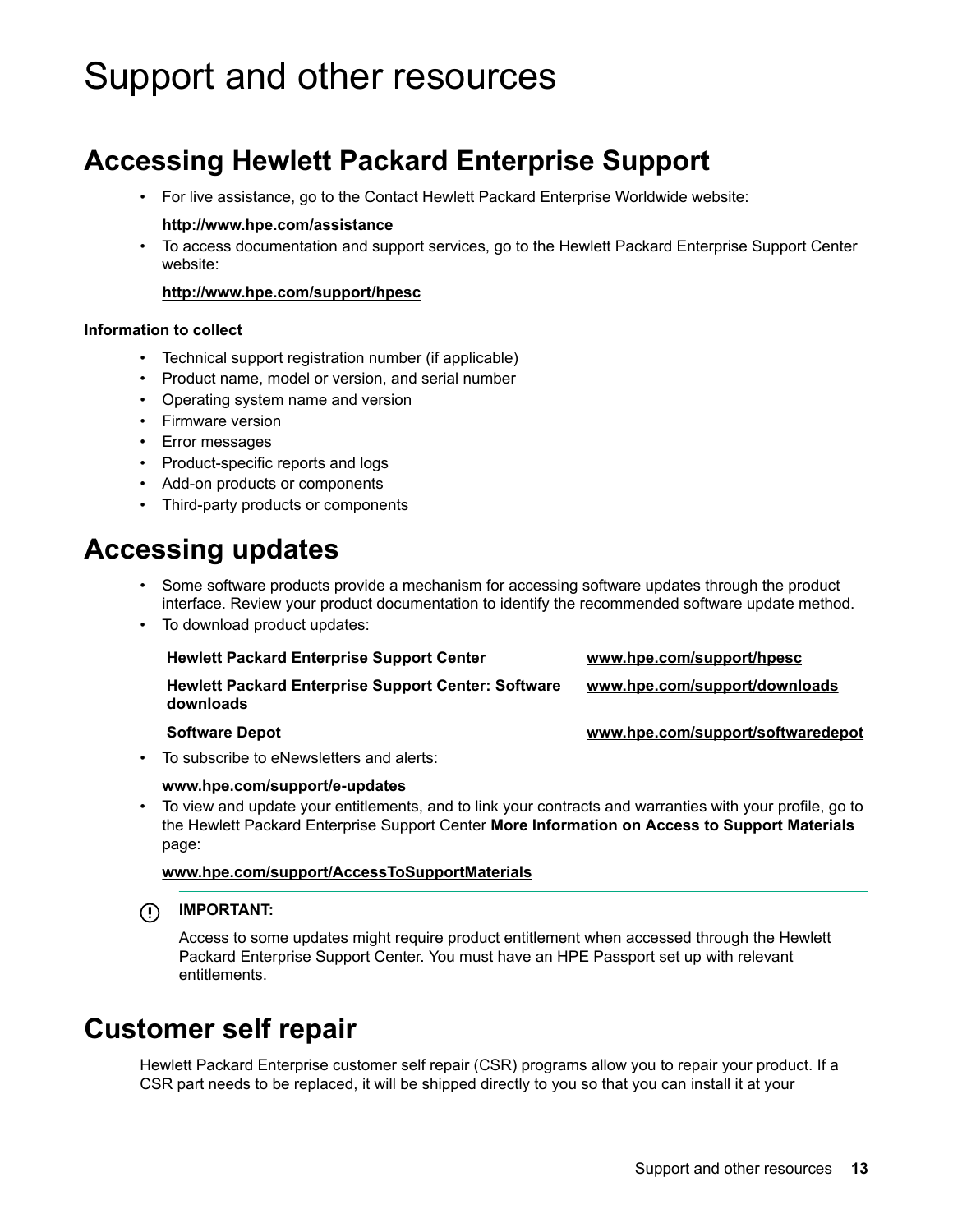<span id="page-13-0"></span>convenience. Some parts do not qualify for CSR. Your Hewlett Packard Enterprise authorized service provider will determine whether a repair can be accomplished by CSR.

For more information about CSR, contact your local service provider or go to the CSR website:

**<http://www.hpe.com/support/selfrepair>**

## **Remote support**

Remote support is available with supported devices as part of your warranty or contractual support agreement. It provides intelligent event diagnosis, and automatic, secure submission of hardware event notifications to Hewlett Packard Enterprise, which will initiate a fast and accurate resolution based on your product's service level. Hewlett Packard Enterprise strongly recommends that you register your device for remote support.

If your product includes additional remote support details, use search to locate that information.

### **Remote support and Proactive Care information**

| <b>HPE Get Connected</b>                                               | www.hpe.com/services/getconnected                               |
|------------------------------------------------------------------------|-----------------------------------------------------------------|
| <b>HPE Proactive Care services</b>                                     | www.hpe.com/services/proactivecare                              |
| <b>HPE Proactive Care service:</b><br><b>Supported products list</b>   | www.hpe.com/services/proactivecaresupportedproducts             |
| <b>HPE Proactive Care advanced</b><br>service: Supported products list | www.hpe.com/services/<br>proactivecareadvancedsupportedproducts |
| <b>Proactive Care customer information</b>                             |                                                                 |
| <b>Proactive Care central</b>                                          | www.hpe.com/services/proactivecarecentral                       |
| <b>Proactive Care service activation</b>                               | www.hpe.com/services/proactivecarecentralgetstarted             |

## **Warranty information**

To view the warranty for your product, see the *Safety and Compliance Information for Server, Storage, Power, Networking, and Rack Products* document, available at the Hewlett Packard Enterprise Support Center:

**[www.hpe.com/support/Safety-Compliance-EnterpriseProducts](http://www.hpe.com/support/Safety-Compliance-EnterpriseProducts)**

### **Additional warranty information**

|                                | HPE ProLiant and x86 Servers and Options www.hpe.com/support/ProLiantServers-Warranties |
|--------------------------------|-----------------------------------------------------------------------------------------|
| <b>HPE Enterprise Servers</b>  | www.hpe.com/support/EnterpriseServers-Warranties                                        |
| <b>HPE Storage Products</b>    | www.hpe.com/support/Storage-Warranties                                                  |
| <b>HPE Networking Products</b> | www.hpe.com/support/Networking-Warranties                                               |

## **Regulatory information**

To view the regulatory information for your product, view the *Safety and Compliance Information for Server, Storage, Power, Networking, and Rack Products*, available at the Hewlett Packard Enterprise Support Center:

### **[www.hpe.com/support/Safety-Compliance-EnterpriseProducts](http://www.hpe.com/support/Safety-Compliance-EnterpriseProducts)**